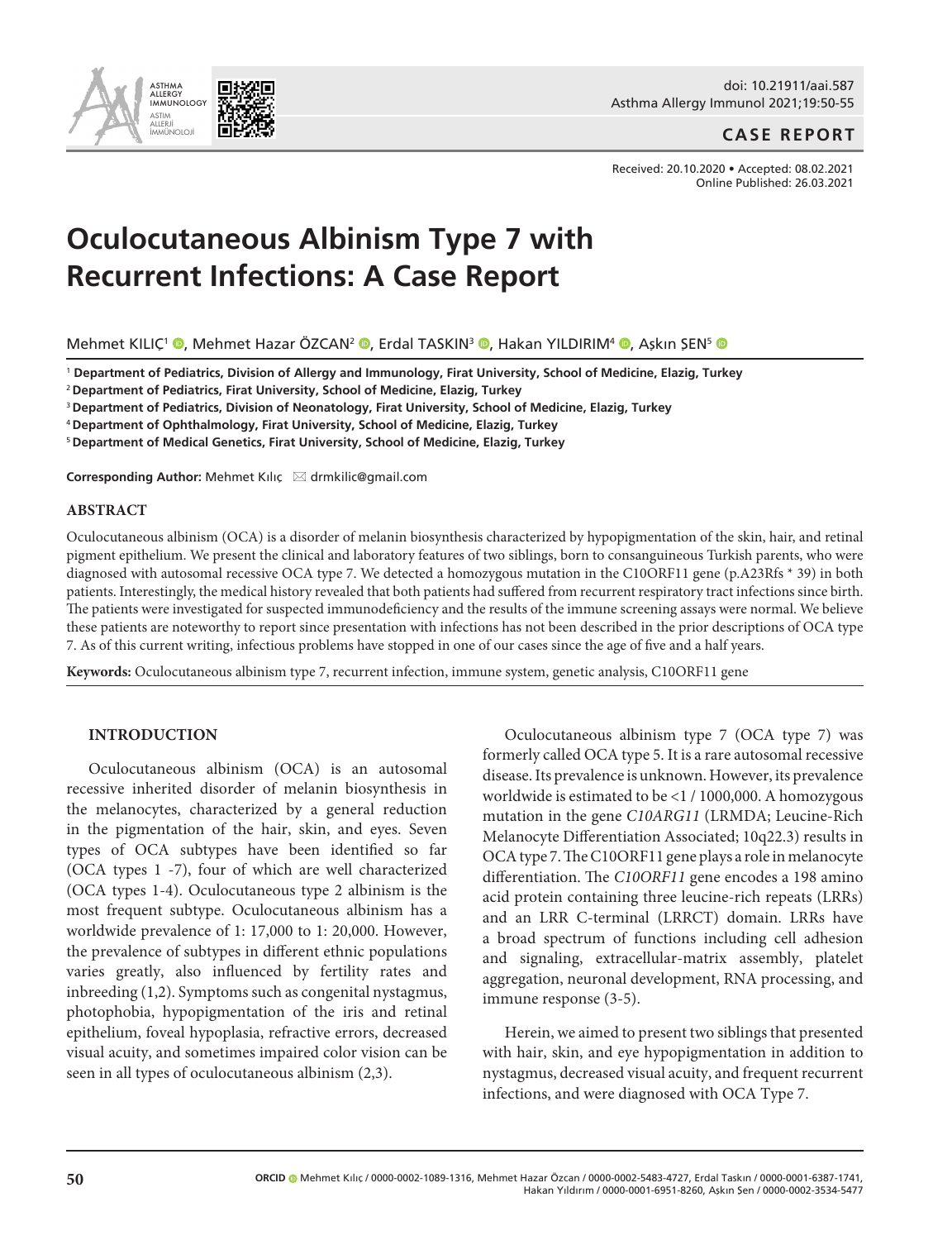#### **CASE PRESENTATION**

#### **CASE 1**

A 6.5-year-old girl patient presented to our clinic with complaints of hypopigmentation, nystagmus, mouth sores, oral candidiasis, and infection when she was three months old. She was born at term weighing 3000 grams with cesarean section. Family history revealed a kinship between the parents. In addition, a cousin who lives in the Netherlands had similar complaints. The family tree of the patient is given in Figure 1. Her height and body weight were in the 10-25<sup>th</sup> percentile range. Physical examination revealed albinism, nystagmus (Figure 2), oral aphthae, and oral candidiasis.

Laboratory examination results were hemoglobin (Hb): 12.6 g/dL, hematocrit (Hct): 37.8%, leukocyte count (WBC): 10260/mm3 , platelet count: 279000/mm3 , absolute neutrophil count (ANC): 3370/mm3 , absolute lymphocyte count (ALC): 5800/mm3 , peripheral eosinophil count: 90/mm3 , C3: 0.91 g/L, C4: 0.234 g/dl, and CH50: 76%. The biochemical tests, C-reactive protein (CRP), and erythrocyte sedimentation rate were normal. Additionally, the patient's serum iron, iron-binding capacity, ferritin, folic acid, and Vit B12 levels were normal. Measurements made at 6 months of age were IgG: 906 mg/dl, IgA: 50.6 mg/dl, IgM: 102 mg/dl, IgE: 42.6 IU/ml, anti-Hbs antibody: 109 mg/dl, anti-measles IgG antibody: positive, anti rubella IgG antibody: positive, anti mumps IgG antibody: negative. The results of the lymphocyte subgroup analysis of the patient were CD3+: 56.7%, CD4+: 38.2%, CD8+: 18.0%, CD19+: 35.9%, CD20+: 38.6%, HLA-DR: 19.4%, CD16 + /56 +: 15%, CD45RA+: 86%, CD45RO+: 26%, CD18+: 100%, and CD15+: 99.9%. The lymphocyte stimulation test and dihydrorhodamine 123 test were normal. Skin prick testing, the Phadiatop assay, and fx5-specific IgE measurement to test allergic



**Figure 1.** Pedigree of patients diagnosed with OCA type 7.

sensitization were all negative. There was no pathological finding in the metabolic disease screening tests. Magnetic resonance imaging of the brain/pituitary gland revealed a 10x3x3 mm microadenoma in the pituitary gland. The patient was evaluated in a multidisciplinary fashion. Pediatric rheumatology and pediatric gastroenterology departments evaluated the case for recurrent oral aphthae, and no pathological finding was detected. The patient who had clinical manifestations of albinism and nystagmus was also consulted with the ophthalmology clinic. Visual acuity was 20/200 in the right eye and 20/200 in the left eye, and nystagmus was present on eye examination. Slit-lamp examination revealed bilateral iris transillumination defect, while fundus examination revealed bilateral chorioretinal atrophy and foveal hypoplasia, more prominent in the periphery (Figure 3A, B). Visual Evoked Potentials (VEP) examination was interpreted as "p 100 wave latencies were prolonged on the right but could not be obtained on the left. Patient incompatibility is prominent and clinical control is recommended three months later.''

A homozygous mutation in the C10ORF11 gene (p.A23Rfs \* 39) (p.Ala23Argfs \* 39) was detected in the patient's genetic analysis performed for the diagnosis of OCA, and a diagnosis of OCA Type 7 was made. The cousin of the patient also had a homozygous mutation in the C10ORF11 gene.



**Figure 2.** Clinical presentation of the patient. Patient presented with brown-white skin, brown-light yellow hair.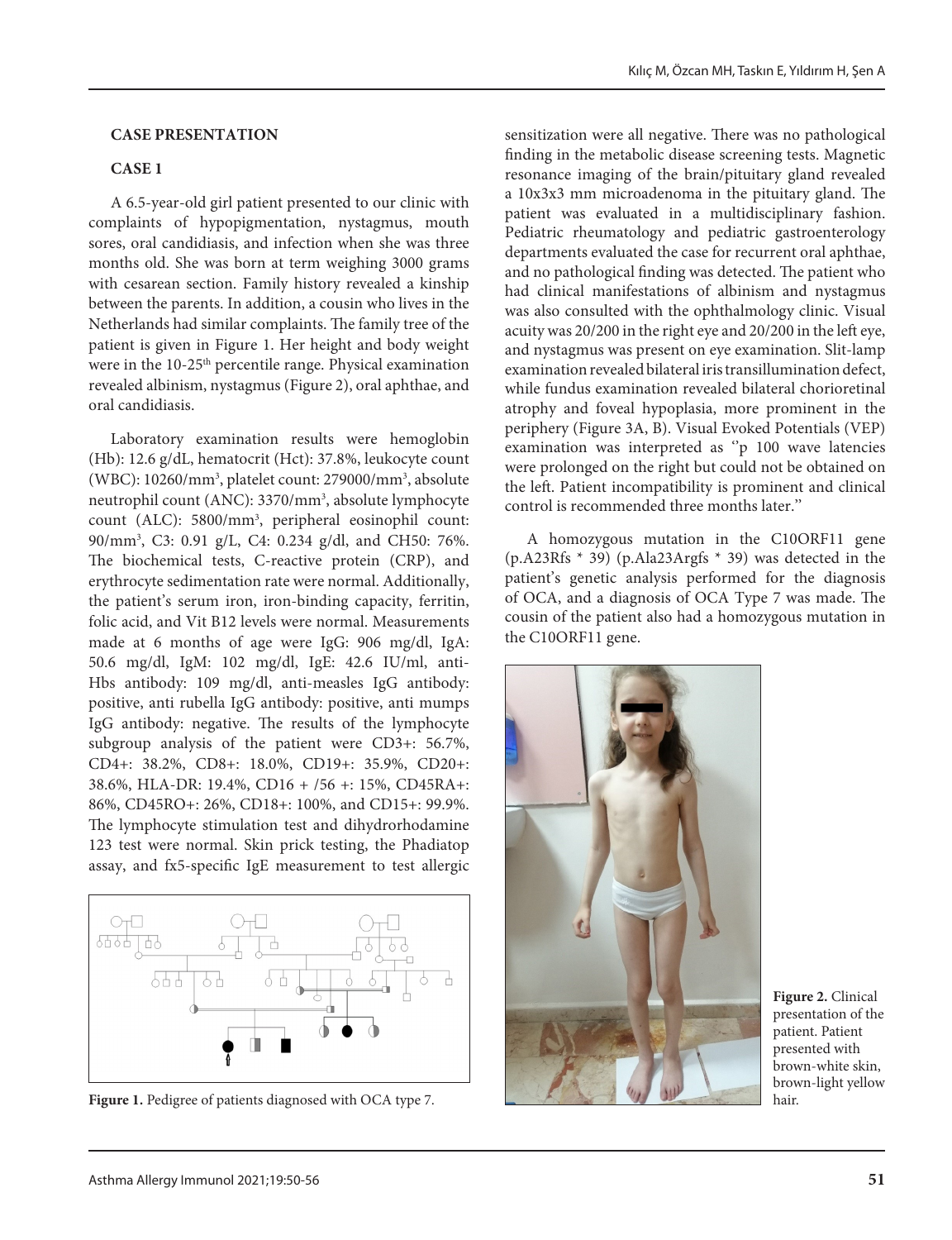Results of the first-line immunological tests of the patient were within normal limits. However, prophylactic trimethoprim-sulfamethoxazole, fluconazole, and intravenous immunoglobulin (IVIG) were administered due to the ongoing complaints of recurrent oral aphthous lesions, oral candidiasis, and respiratory tract infections. After the treatment, the frequency of the infectious diseases decreased. Prophylaxis and IVIG treatment were discontinued because the patient's recurrent infections decreased in frequency after the age of five and a half years.

## **CASE 2**

A 19-month-old boy patient was born by cesarean weighing 2720 grams at 37 gestational weeks as a borderline preterm baby. He was treated for ten days in the neonatal unit as nasal congestion, rapid breathing, and wheezing



**Figure 3. A)** Patient's left fundus image, **B)** Patient's right fundus image (fundus examination revealed foveal hypoplasia and bilateral chorioretinal atrophy, more prominent in the periphery).

started on the first day after birth. When he was one month old, he applied to our clinic with a rash on her cheeks and arms. Later, the patient had a history of ten hospitalizations for recurrent respiratory and gastrointestinal infections in one year.

We detected the patient's height and body weight in the  $3<sup>rd</sup>$  to  $10<sup>th</sup>$  percentile range on physical examination. System examination revealed albinism, nystagmus, syndactyly between the second and third fingers of both feet, a 4x3 cm hyperpigmented lesion on the right lower abdominal quadrant (Figure 4), and erythematous, scaly, and crusted lesions on the cheeks and arms.

Results of laboratory tests were Hb: 11.3 g/dL, Hct: 34.1%, leukocyte count (WBC): 7990/mm3 , platelet count: 265000/mm<sup>3</sup>, ANC: 2100/mm<sup>3</sup>, ALC: 4040/mm<sup>3</sup>, peripheral eosinophil count: 490/mm3 , C3: 1.24 g/L, C4: 0.16 g/dl, and CH50: 68%. The biochemical tests, C-reactive protein (CRP), and erythrocyte sedimentation rate were normal. In the six-month period, the following relevant measurements were made: IgG 393 mg/dl, IgA: 25.8 mg/ dl, IgM 28 mg/dl, IgE 9.33 IU/ml, anti Hbs antibody 87 mg/dl, anti measles IgG antibody negative, anti rubella IgG antibody positive, anti mumps IgG antibody negative.



**Figure 4.** Clinical presentation of Case 2 at the age of 19 months (Patient presented with brown-white skin, brown- light yellow hair, syndactyly between the 2nd and 3rd fingers of both feet, 4x3 cm hyperpigmented lesion in the right lower quadrant in the abdomen).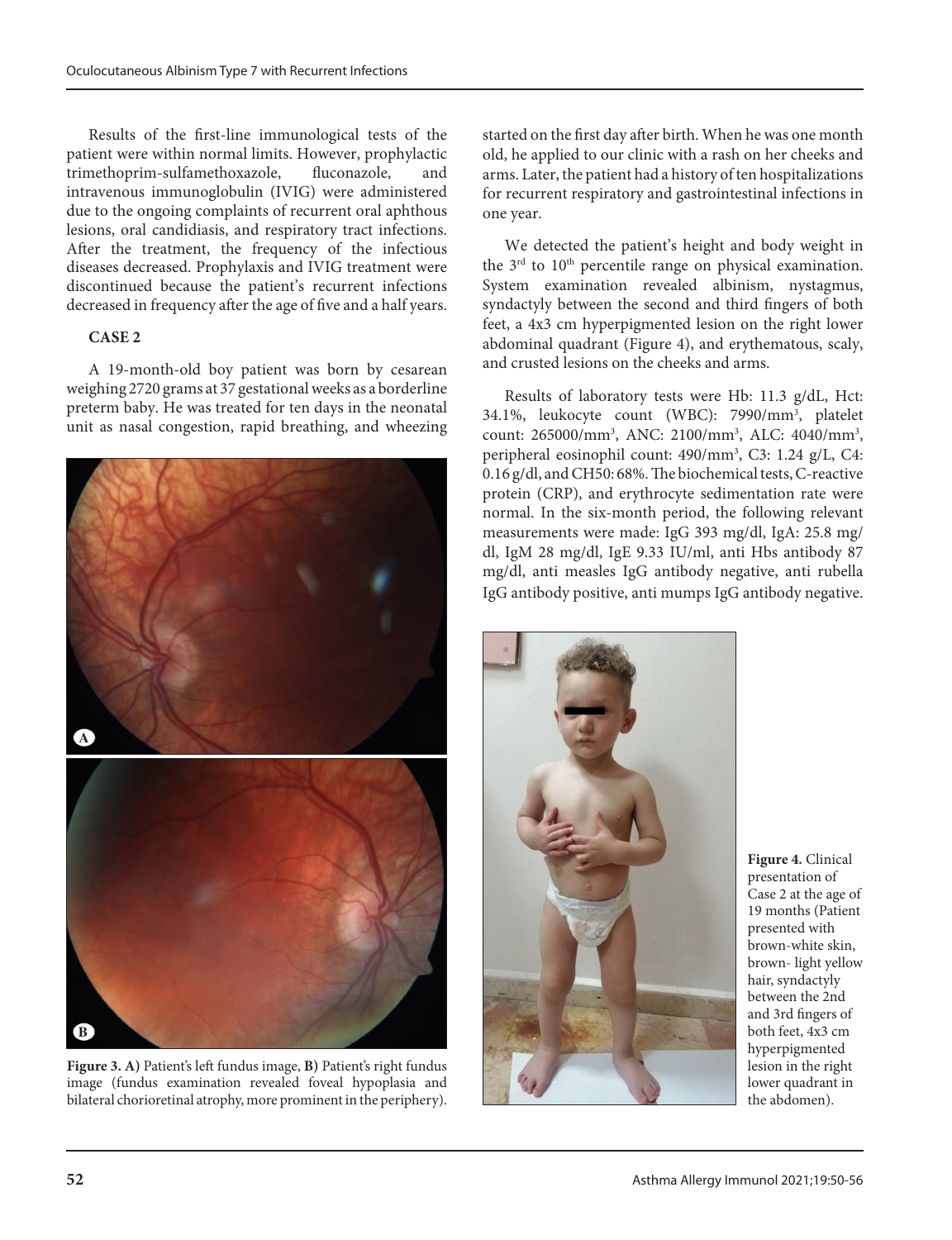The results of the lymphocyte subgroup analysis of the patient were CD3+: 74.9%, CD4 +: 43.5%, CD8 +: 30.3%, CD19 +: 12.8%, CD20 +: 14.6%, HLA-DR: 18.8%, CD16/56 +: 10.3%, CD45RA +: 61.8%, CD45RO +: 30%, CD15 +: 99.7%, and CD18 +: 100%. The lymphocyte stimulation test and dihydrorhodamine 123 test were normal. Sweat test results were within normal limits. Sensitization was not detected in the skin prick and patch tests performed with food. Phadiatop, fx5, cow's milk, and egg white specific IgE tests yielded negative results. Due to recurrent diarrhea, we consulted the patient with the pediatric gastroenterology department. There was no pathological finding. However, she was diagnosed with atopic dermatitis due to her skin findings. There were iris transillumination defects, foveal hypoplasia, or chorioretinal atrophy in the ophthalmology examination. The VEP test could not be performed because the patient was not cooperative.

Results of the screening immunological tests of the patient were within normal limits. However, his history revealed that the patient has been hospitalized due to recurrent respiratory tract and diarrhea complaints. Therefore, prophylactic trimethoprim-sulfamethoxazole and IVIG treatment was initiated, and the frequency of the patient's infection decreased. A genetic test was performed to diagnose OCA type 7 in the patient whose sister had a diagnosis of OCA type 7, and a homozygous mutation was detected in the C10ORF11 gene (p.Ala23ARgfsTer39) (p.A23Rfs \*39). Our patient was diagnosed with OCA Type 7.

No clinical findings supported oculocutaneous albinism in the mother, father, or the four and a half year-old brother in the family. We found heterozygous mutations in the C10ORF11 gene (p.Ala23ARgfsTer39) (p.A23Rfs \* 39) in the mother, father, and brother with genetic screening.

# **DISCUSSION**

Oculocutaneous albinism type 7 was first described in several families (8 individuals) from the Faroe Islands of Denmark (p.Arg194=) and a patient of Lithuanian descent (c.66dup C) (3). Later on, five patients were reported, including those from Iran, the Arabian Peninsula, Turkey, Morocco, and Europe. To date, seven different mutations have been identified in the C10ORF11 (LRMDA) gene (5). The disease is characterized by hypopigmentation of the eyes, skin, and hair. Hair color ranges from light

blonde to dark brown. The diagnosis of OCA is based on the characteristic symptoms related to the eye and clinical signs of hypopigmentation of the skin and hair.

On the other hand, molecular testing is necessary to demonstrate gene defects to determine the OCA subtype due to the clinical confusion caused by the OCA subtypes. Our cases had light skin color and brown-light blonde hair color. A homozygous mutation in the C10ORF11 gene was detected in the genetic analysis performed, together with the typical skin and eye findings. The most fundamental change in the OCA is seen in the optic system. Aberrant pathway of the optic nerves with an excessive crossing of the optic chiasm is a characteristic finding. This characteristic finding results in strabismus and reduced stereoscopic vision. Eye findings include congenital nystagmus, iris transillumination, translucency, hypopigmented retinal pigment epithelium, foveal hypoplasia, decreased visual acuity (visual acuity ranging from 6/9-18 to 3/60), photophobia (mild), macular hypoplasia, optic dysplasia, atypical choroidal vessels, and very rarely peripheral ocular fundus pigmentation. Besides, the cortical visual response's cross-asymmetry is detected in the VEP test (2-8). In the study by Gronskov et al. (3), although ocular symptoms were predominant in OCA type 7 patients, all patients had nystagmus and iris transillumination. The peripheral ocular fundus has been found to have pigmentation that is too light. In general, photophobia was not a big problem in patients with OCA type 7 in this study. Similarly, nystagmus, mild photophobia, bilateral iris transillumination defect, chorioretinal atrophy, and foveal hypoplasia were present in both of our cases.

The C10ORF11 (LRMDA) gene encodes a 198 amino acid protein containing three leucine-rich repeat proteins (LRRs) and an LRR C-terminal (LRRCT) domain. LRRs have a broad spectrum of functions, including immune functions (4). LRR proteins also regulate innate immune system functions and are found in the structure of most immune receptors. LRR proteins are essentially required for recognition of pathogen-associated molecular patterns (PAMPs) by toll-like receptors (TLRs) and nucleotidebinding and oligomerization domain (NOD)-like receptors (9,10). Moreover, the C10ORF11 protein is involved in the Wnt / beta-catenin pathway (3,11,12). The wnt / β-catenin signaling plays a critical role in cell differentiation, growth, proliferation, survival, and immune cell functions (13). Wnt / β-catenin modulates the activation of TLRs, and has critical functions such as stimulation of regulatory T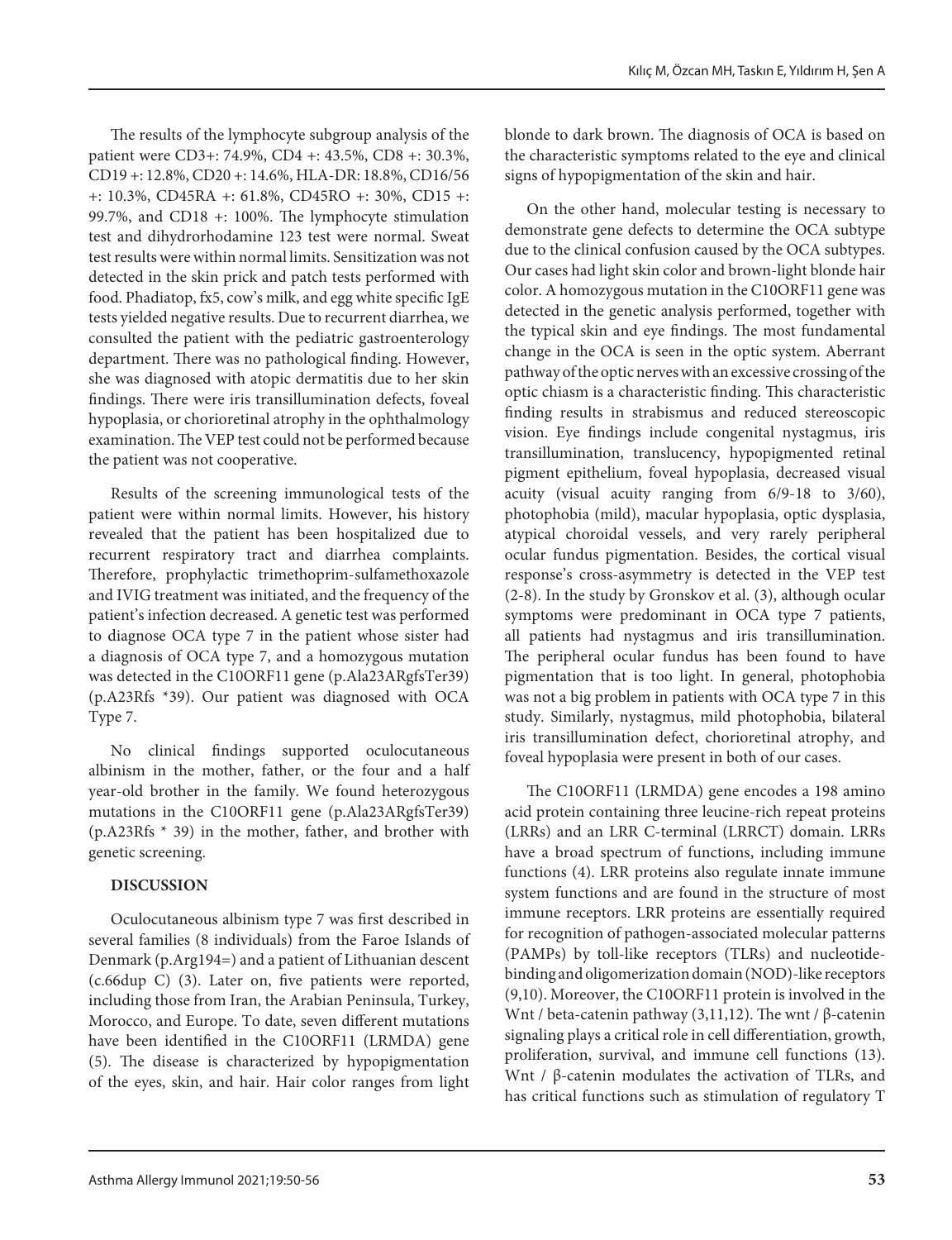cell (Treg) functions and suppression of T helper 1 (Th1) and Th17 cell responses (14). Despite these studies in the literature, the immune system functions of the C10ORF11 protein have not been fully elucidated.

There were recurrent infections in the medical history of our patients. We did not detect any pathology in the tests for immunodeficiency screening. We also investigated the recurrent infection etiology in our patients and there were no pathological findings to suggest alternative diagnoses. The six and a half year-old female patient had recurrent oral aphthous lesions, oral candidiasis, and respiratory tract infections since birth. The other patient had a history of 10 hospitalizations for recurrent respiratory tract infections and diarrhea within a year. Especially in the first case, the persistence of recurrent respiratory tract infections, oral candidiasis, and oral aphthae after one year of age strengthened the immunodeficiency suspicion. Therefore, we started IVIG and prophylactic treatment for our patients. When the infection frequency of our patients decreased with these treatments, we continued the treatments. Prophylaxis and IVIG treatment were discontinued because the first case's recurrent infections decreased after the age of five and a half years. The literature also states that immune globulin therapy could be tried in the patients with history of recurrent infections and clinically suspected immunodeficiency, even if basic immunological tests are normal (15). With the available data, we could not definitively rule out immunodeficiency in our patients. There is limited data in the literature regarding OCA type 7, probably because the condition is extremely rare. Currently, the immune system functions of the C10ORF11 protein have not been fully elucidated. Besides, frequent or unexpected infections and immunodeficiency have not yet been reported in OCA type 7 cases in the literature. Therefore, detailed immunological tests, including functional studies, are needed. However, in the case report, we wanted to draw attention to the history of recurrent infections in OCA type 7 patients.

Differential diagnosis of OCA type 7 cases should be made among syndromes with similar clinical findings such as ocular albinism (OA), and the Hermansky-Pudlak, Chediak-Higashi, Griscelli, Waardenburg syndrome type II (WS2), Cross-McKusick-Breen, and Elejalde syndromes. Except for the WS2, WS2, Cross-McKusick-Breen, and Elejalde syndromes, they all show autosomal recessive inheritance and are distinguished based on clinical and biochemical criteria. Hypopigmentation is

also observed in the Angelman syndrome and Prader-Willi syndrome, characterized by a deletion in 15q11 (16). However, mental retardation is an essential clinical finding in Prader-Willi and Angelman syndromes. Unlike OCA, hypopigmentation in OA is limited to blue-brown iris in the eyes. Also, nystagmus, strabismus, foveal hypoplasia, the abnormal crossing of optic fibers, and decreased visual acuity are mild in OA (17). The primary defect in Chediak-Higashi syndrome, Griscelli syndrome, and Elejalde syndrome is melanosome transfer impairment, characterized by silvery gray hair color. Additionally, symptoms related to bleeding diathesis are observed in the Hermansky-Pudlak and Chediak-Higashi syndromes (17,18).

OCA patients should have an eye exam at regular intervals because eyeglasses or contact lenses can improve vision. Photochromatic lenses, dark glasses, or widebrimmed hats can help reduce photophobia. Bifocal glasses can often correct decreased visual acuity. Contact lenses or surgical intervention in the eye muscles can correct nystagmus. Studies on the ability of levodopa/carbidopa (L-DOPA) or lutein and zeaxanthin to improve vision in individuals with albinism are ongoing (3,5). Depending on the pigmentation status the patient can be given particular recommendations for skincare. For this, the extent of skin pigmentation should be evaluated. Special clothes and sunscreens can reduce the risk of sunburn, skin damage, and skin cancer. Regular skin checks are recommended for early diagnosis of skin cancer (2,3,5). Children with OCA should use books and school materials written and labeled with contrasting bold letters and optical instruments in school. Life expectancy is not limited in patients with OCA, and medical problems are generally not increased than those in the general population. The development and intellectual levels of the patients are within normal limits. Patients with OCA have normal fertility potential  $(1,3,5)$ .

In conclusion, OCA type 7 is a rare genetic disease that should be followed up with a multidisciplinary approach in cooperation with the ophthalmology, pediatrics, dermatology, and genetics departments. In addition, despite the frequent infection history in both of our patients, we did not find any pathology in the basal tests for immunodeficiency screening. However, we wanted to draw attention to the history of recurrent infection in OCA type 7 patients, which is extremely rare.